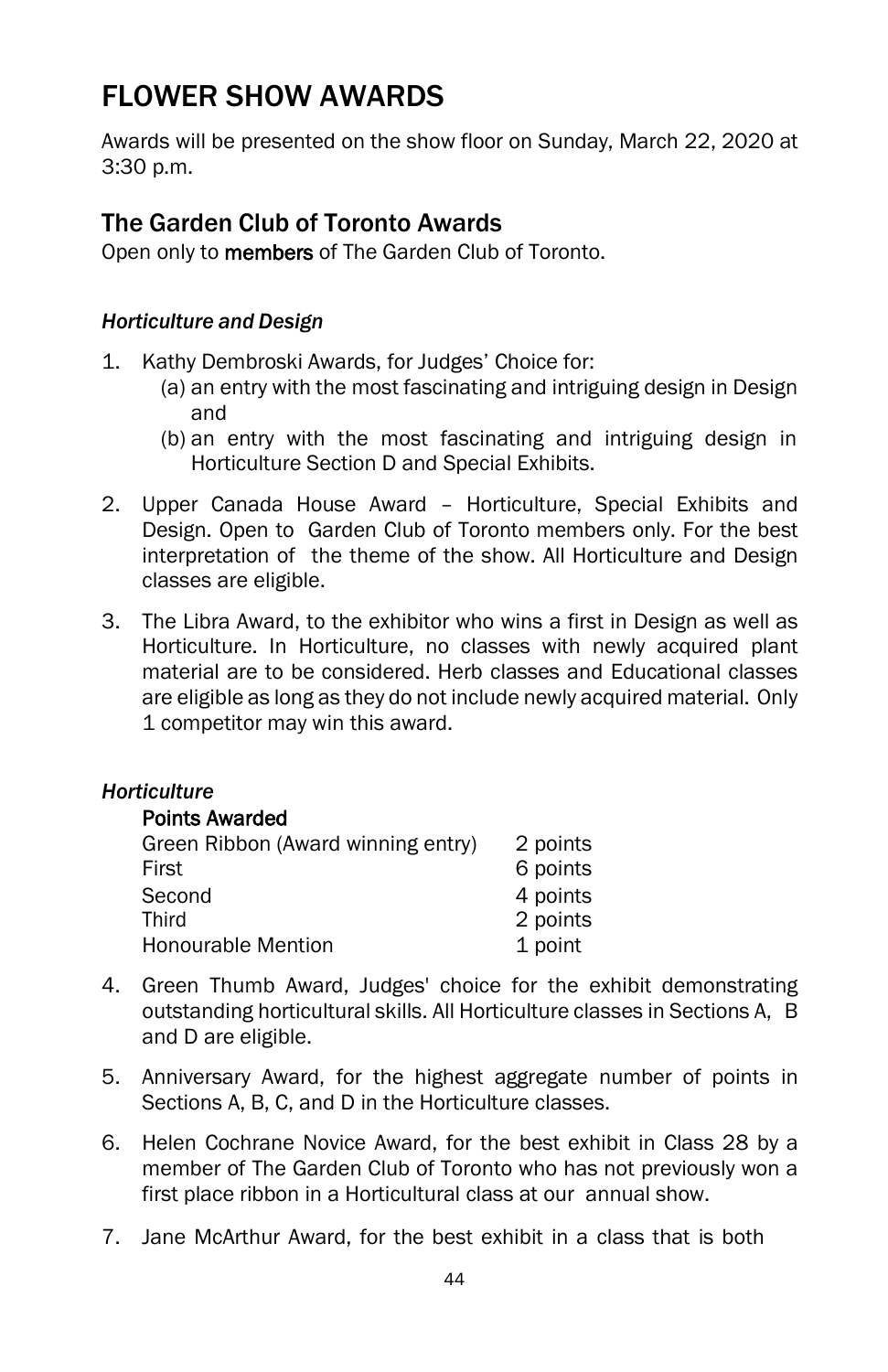educational and challenging in Section C, Classes 19 - 25 inclusive and in Section D, Classes 26 – 37 inclusive.

8. Lee Valley Award, for the best exhibit in Classes 1 - 37 inclusive.

#### *Special Exhibits*

- 9. William Neilson Award, Judges' Choice for the best exhibit combining design and horticultural excellence in Classes 38, 42 and 47.
- 10. The Garden Club of Toronto Horticultural Bowl, for Judges' Choice in Classes 40 and 45.
- 11. Jane Donnelly Award, for the best interpretive design in Horticulture in Classes 41, 43 and 46.

#### *Herb*

12. Elizabeth Bryce Award, for the best exhibit in Herb Classes 39 and 44.

13. Evelyn Meagher Award, for the highest number of points in Herb Classes 36, 39 and 44.

NOTE: The designation "Judges' Choice" gives judges the freedom to choose a particular exhibit, not necessarily a first place winner.

#### *Design*

| Points Awarded                     |          |
|------------------------------------|----------|
| Green Ribbon (Award winning entry) | 2 points |
| First                              | 6 points |
| Second                             | 4 points |
| Third                              | 2 points |
| <b>Honourable Mention</b>          | 1 point  |

*Classes 111 and 115 will be point scored and Gold, Silver, Bronze or Highly Commended rosettes will be awarded according to the points achieved. Classes 114 - 214 are not to be judged.*

- 14. Founders' Gold Cup, for creative works of *outstanding beauty* by a Garden Club of Toronto member in a design which includes fresh plant material. Members may win the Gold Cup any number of times. Miniature designs and Table designs Classes 104, 204, 105, 205, 106 and 206 are not eligible.
- 15. The Katherine Hobbs Award, for *distinctive design*. Open only to winners of the Founders Gold Cup and to members who have been contenders for the award since its inception (not including this show). Members may win the Hobbs Award any number of times. All competitive exhibits by Hobbs winners and contenders will be eligible each entry day, except for Miniature designs and Table designs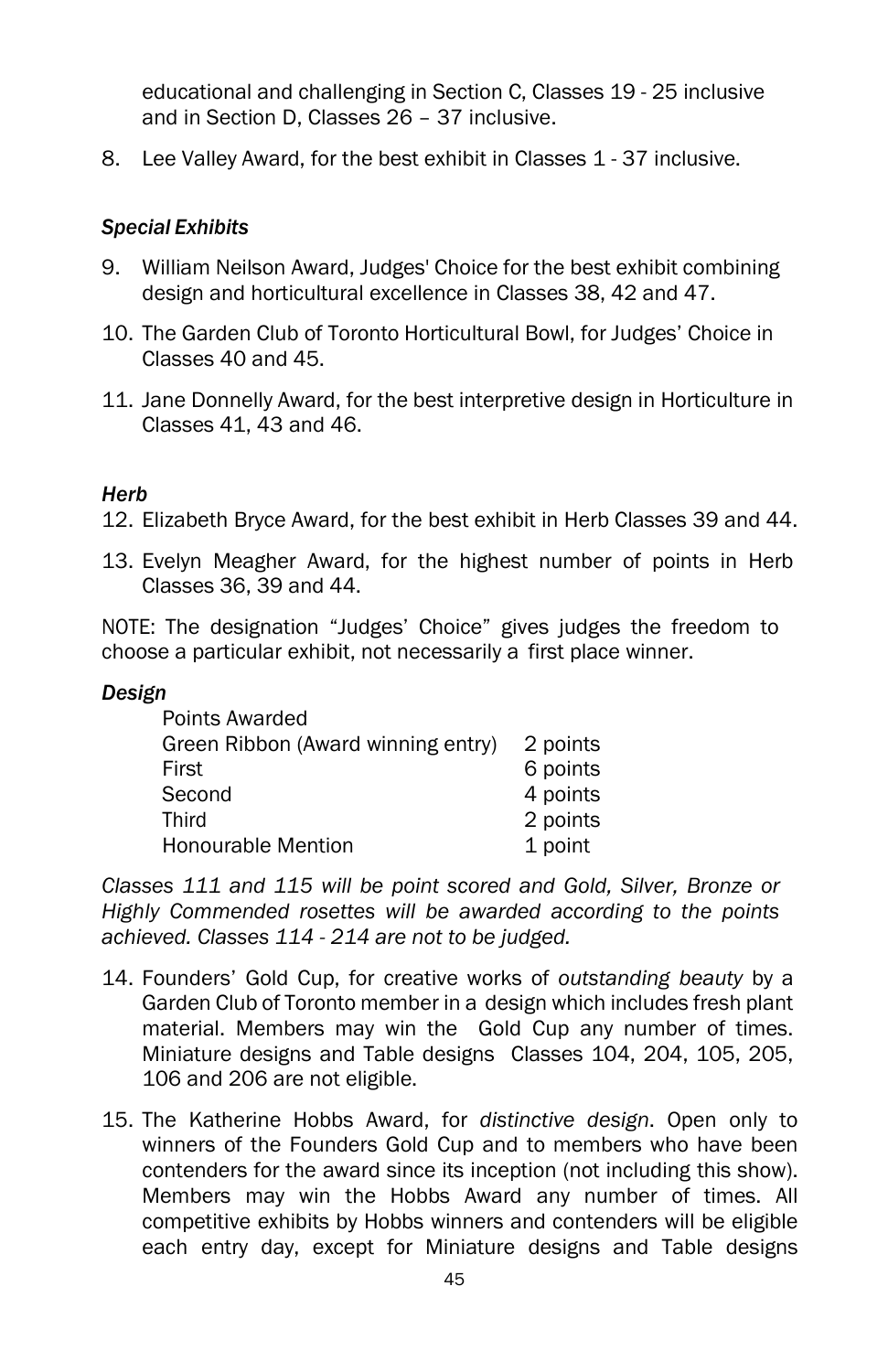Classes 104, 204, 105, 205, 106 and 206.

- 16. The Garden Clubs of Ontario Award, Judges' Choice for the *most creative design* by the Garden Club member who has never been a contender for the Katherine Hobbs Award. Katherine Hobbs Award contenders for this show are not eligible.
- 17. Helen Cochrane Novice Award, Judges' Choice for the *most distinctive design* by a member of The Garden Club of Toronto who has not previously won a first-place ribbon in a design class at a Garden Club of Toronto Annual Show. Novices must declare eligibility for this award to the Convenor at entry time.
- 18. Joyce Girvan Award, Judges' Choice for *best mass design* in the show.
- 19. The Garden Club of Toronto Silver Anniversary Rose Bowl, Judges' Choice for the *most distinctive Table Design* in Class 108 or 208 by a member of The Garden Club of Toronto.
- 20. The Garden Club of Toronto Silver Trillium Award, Judges' Choice for the *most distinctive Miniature* Design in Classes 104, 204, 105 and 205.
- 21. TD Bank Group Award, Judges' Choice for the *most distinctive design* in Class 107A or 107B.
- 22. Camston Award, awarded to the competitor with the highest aggregate number of points in the Design Section obtained during the show.
- 23. Award for Colour, awarded for the best use of colour in the Design **Section**

# International Design Award

24. The Heather Fuller Award, Judges' Choice in the International Class 115.